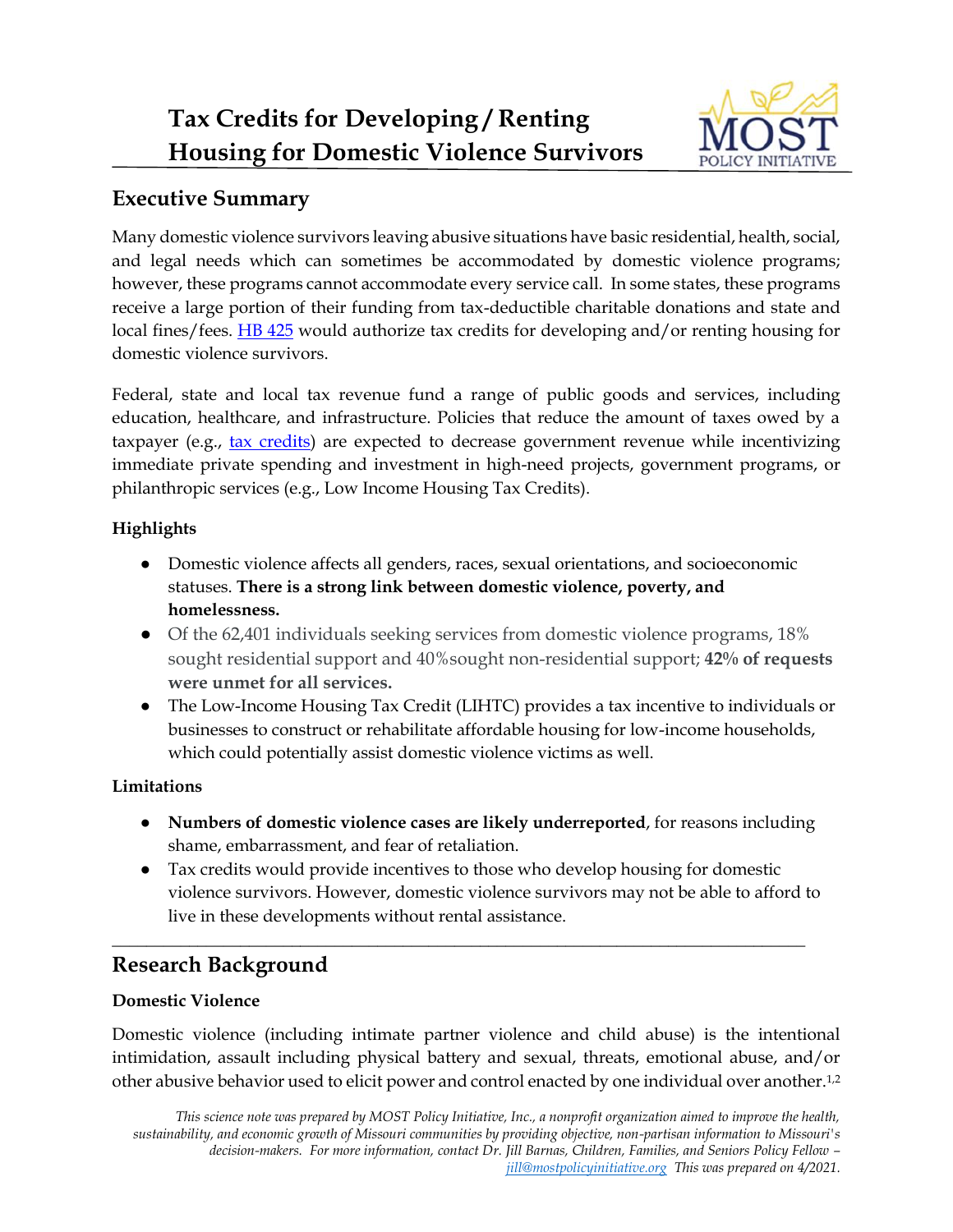The severity of domestic violence and its rate of recurrence widely varies between victims.<sup>1</sup> A majority of domestic violence perpetrators have a history of various non-violent and violent criminal offenses<sup>1</sup>

Domestic violence affects all genders, races, sexual orientations, and socioeconomic statuses; although, there is a disproportionate prevalence of domestic violence amongst women and ethnic minorities.1-3 Due to a variety of reasons which include feeling ashamed, embarrassed, and fear of retaliation, domestic violence cases are likely underreported; the numbers presented may not accurately reflect the true incidents of domestic violence. In 2019, the Missouri Coalition against Domestic and Sexual Violence (MCADSV) reported 36,304 (of 62,401) domestic violence survivors received residential and non-residential services.4 Of those receiving services, 71% were women and 20% were children.<sup>4</sup> Approximately 55% of domestic violence survivors were between the ages of 25-45 years old; 81% of child domestic violence survivors were children younger than 13 years old.4 These demographics only represent the 58% of survivors who received services; demographics of those who did not receive services were not obtained.

#### **The Importance of Safe and Secure Housing**

Many survivors leaving abusive situations have many basic needs which can be accommodated by domestic violence programs; these are funded by federal (Victim of Crime Act grants; Services, Training, Officers and Prosecution grant; Violence Against Women Act grants) and state funds (State Services to Victims Fund) in addition to tax-deductible charitable donations and state/local fines/fees.<sup>5</sup> Programs like these provide resources such as food, legal and financial assistance, and shelter; however, not all programs can accommodate these needs. In 2019, MCADSV reported that of the 62,401 individuals seeking services, 18% were residential, 40% were nonresidential, and 42% were unmet for all services.<sup>4</sup> In just one day in Missouri, there were 604 cases with unmet services, with 56% being unmet residential services.<sup>4</sup>

There is a strong link between domestic violence, poverty, and homelessness. Survey responses from domestic violence survivors indicate that, in many cases, their homelessness is directly related to domestic violence and this varies widely (22-57%) across individual studies.6,7 Domestic violence, as it is associated with homelessness, has increased 47% and within each Continuum of Care (CoCs) <sup>a</sup> region throughout Missouri between 2014 and 2018; specifically, reports of domestic violence experiences and homelessness have increased by 193% in St. Louis City with over 5,600 unmet domestic violence service calls (both residential and non-residential).<sup>4,8</sup>

In some instances, individuals may have to rely on the practical and financial support of an abusive partner and therefore, experience consequential hurdles (e.g., to avoid homelessness) that may prevent leaving an abusive partner and promulgate re-abuse.9 Perpetrators may sometimes exhibit a form of economic abuse and force individuals to quit their jobs as a way to further exert control.<sup>10,b</sup> A significant number of those who experience domestic violence at home may also

<sup>a</sup>Continuum of Care (COC): The Governor's Committee to End Homelessness implemented 8 CoCs across the state to have a developed strategy to prevent homelessness whenever possible; if it cannot be prevented, then the experience should be rare, brief, and non-recurring.

<sup>b</sup>For more information about domestic violence and employment, please refer to our published science note: [Unpaid Leave for Domestic and Sexual Violence Survivors](https://mostpolicyinitiative.org/wp-content/uploads/2021/01/Unpaid_Leave_for_Survivors_of_Sexual_Abuse.pdf)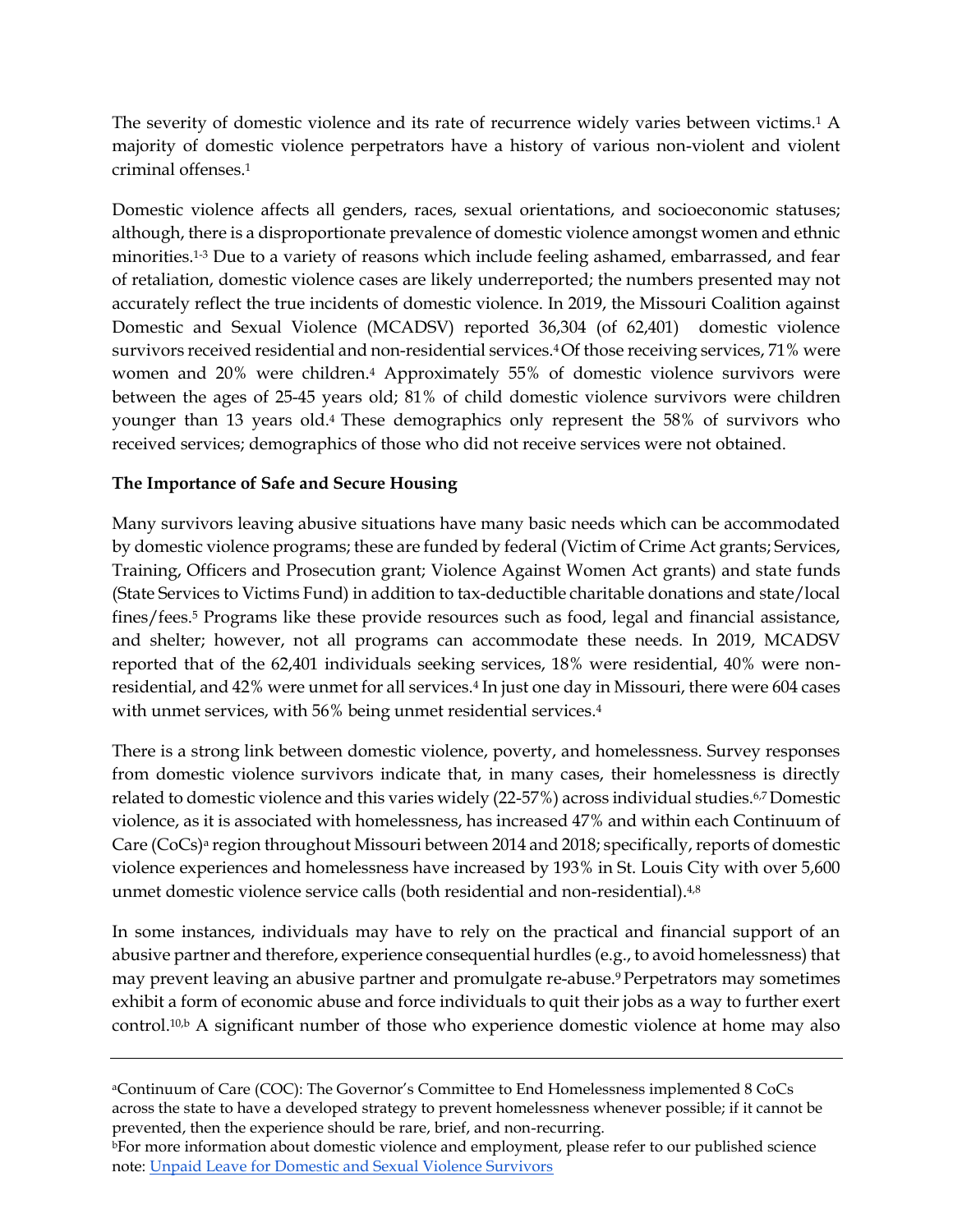experience domestic distractions at work or lose their jobs as a result of domestic violence and that varies widely (21-60%) across individual studies.11-13 The impacts of losing employment are much greater for ethnic minorities and those who make lower wages.<sup>1,2</sup>

#### **Domestic Violence Housing Development Projects**

Through a grant offered by the Office of Violence Against Women within the U.S. Department of Justice, the Kentucky Coalition Against Domestic Violence, in partnership with another nonprofit organization, was able to use Low-Income Housing Tax Credits (LIHTC) to develop housing specific to survivors of domestic violence. While the housing developments were successfully constructed and able to assist 171 families, rental assistance was needed for all but one family. In order to assist with rent payments, the program instituted a housing voucher program in addition to two additional grants from the Continuum of Care Rapid Rehousing and Tenant-Based Rental Assistance programs.<sup>14</sup>

#### *Low-Income Housing Tax Credits (LIHTC)*

The Low-Income Housing Tax Credit (LIHTC) provides a tax incentive to construct or rehabilitate affordable housing for low-income households.<sup>15</sup> The federal government issues tax credits to state governments/housing agencies which award the credits to private developers of affordable rental housing projects through a competitive process.<sup>16</sup> Developers generally sell the credits to private investors to obtain funding.15,16 Once the housing project is complete, investors can claim the LIHTC over a 10-year period.15,16 This tax credit has not been available to Missourians in the last three years by decisions at the executive level of Missouri government, however, it was reinstated by the Missouri Housing Development Commission in late 2020.

#### **Missouri Tax Credits for Domestic Violence Donations**

The Missouri Department of Revenue currently advertises over fifty miscellaneous tax credits, many of which are individual income tax credits. One specific income tax credit (domestic violence shelter tax credit) can be claimed if an individual donates cash, stock, bonds, real property or other marketable securities to a domestic violence shelter.<sup>17</sup> This tax credit operates very similar to other states such as Iowa, Colorado, and Virginia. To further incentivize the development of housing for domestic violence survivors in Missouri, [HB 425](https://house.mo.gov/Bill.aspx?bill=HB425&year=2021&code=R) would authorize tax credits for individuals or businesses that develop or rent housing for survivors of domestic violence. A taxpayer would be allowed to claim a tax credit in an amount equal to \$1000 if the taxpayer has converted abandoned property into an operational shelter for victims of domestic violence. Additionally, a taxpayer would be allowed to claim a tax credit in an amount equal to \$500 if the taxpayer has rented residential real estate to a survivor of domestic violence. Taxpayers would be able to claim the credit in the tax year for which the credit is sought.